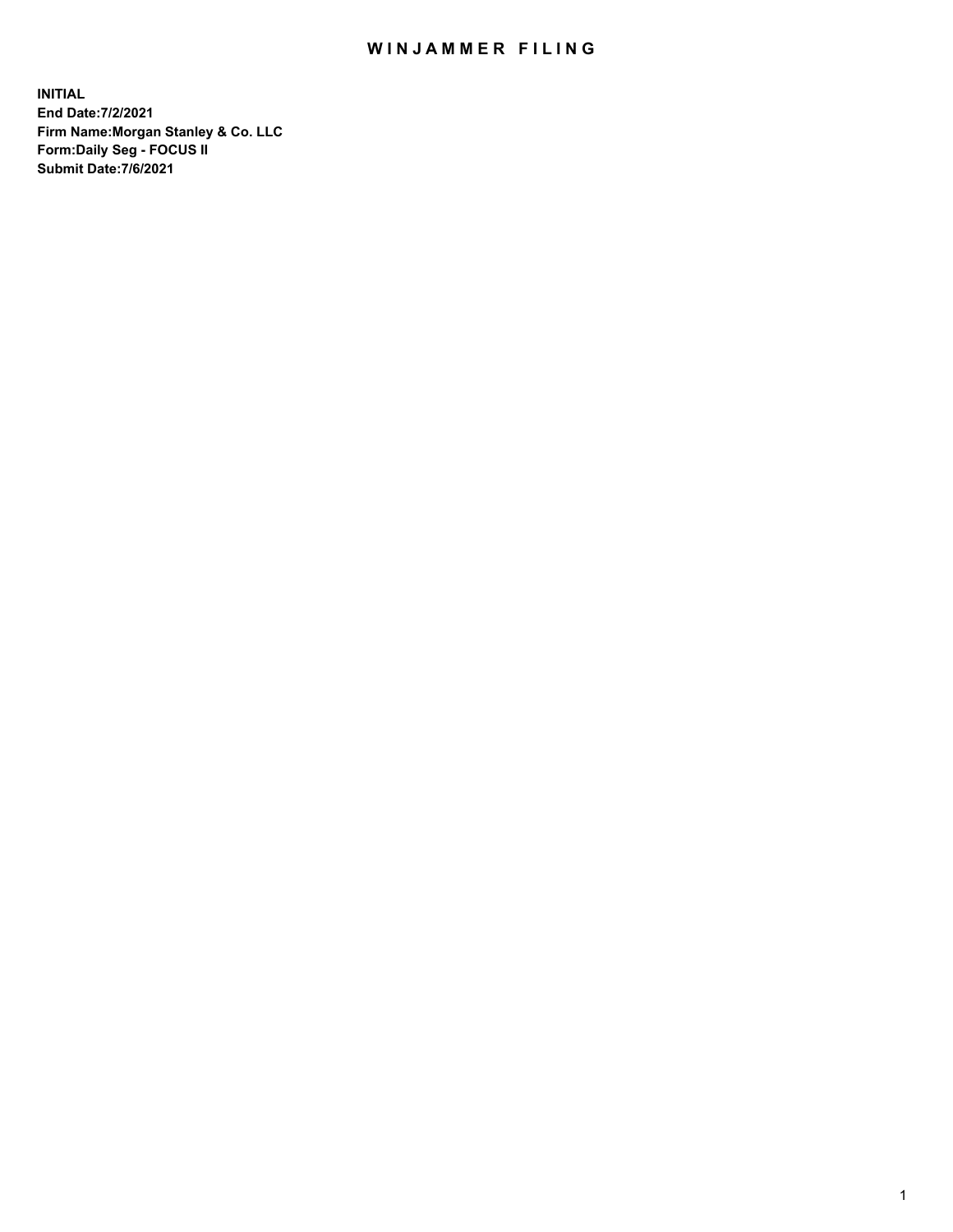**INITIAL End Date:7/2/2021 Firm Name:Morgan Stanley & Co. LLC Form:Daily Seg - FOCUS II Submit Date:7/6/2021 Daily Segregation - Cover Page**

| Name of Company                                                                   | Morgan Stanley & Co. LLC     |
|-----------------------------------------------------------------------------------|------------------------------|
| <b>Contact Name</b>                                                               | <b>Ikram Shah</b>            |
| <b>Contact Phone Number</b>                                                       | 212-276-0963                 |
| <b>Contact Email Address</b>                                                      | Ikram.shah@morganstanley.com |
| FCM's Customer Segregated Funds Residual Interest Target (choose one):            |                              |
| a. Minimum dollar amount: ; or                                                    | 235,000,000                  |
| b. Minimum percentage of customer segregated funds required:%; or                 | <u>0</u>                     |
| c. Dollar amount range between: and; or                                           | <u>0 0</u>                   |
| d. Percentage range of customer segregated funds required between:% and%.         | 0 Q                          |
| FCM's Customer Secured Amount Funds Residual Interest Target (choose one):        |                              |
| a. Minimum dollar amount: ; or                                                    | 140,000,000                  |
| b. Minimum percentage of customer secured funds required:% ; or                   | <u>0</u>                     |
| c. Dollar amount range between: and; or                                           | <u>00</u>                    |
| d. Percentage range of customer secured funds required between:% and%.            | 0 <sup>0</sup>               |
| FCM's Cleared Swaps Customer Collateral Residual Interest Target (choose one):    |                              |
| a. Minimum dollar amount: ; or                                                    | 92,000,000                   |
| b. Minimum percentage of cleared swaps customer collateral required:% ; or        | <u>0</u>                     |
| c. Dollar amount range between: and; or                                           | 0 <sup>0</sup>               |
| d. Percentage range of cleared swaps customer collateral required between:% and%. | 0 <sub>0</sub>               |

Attach supporting documents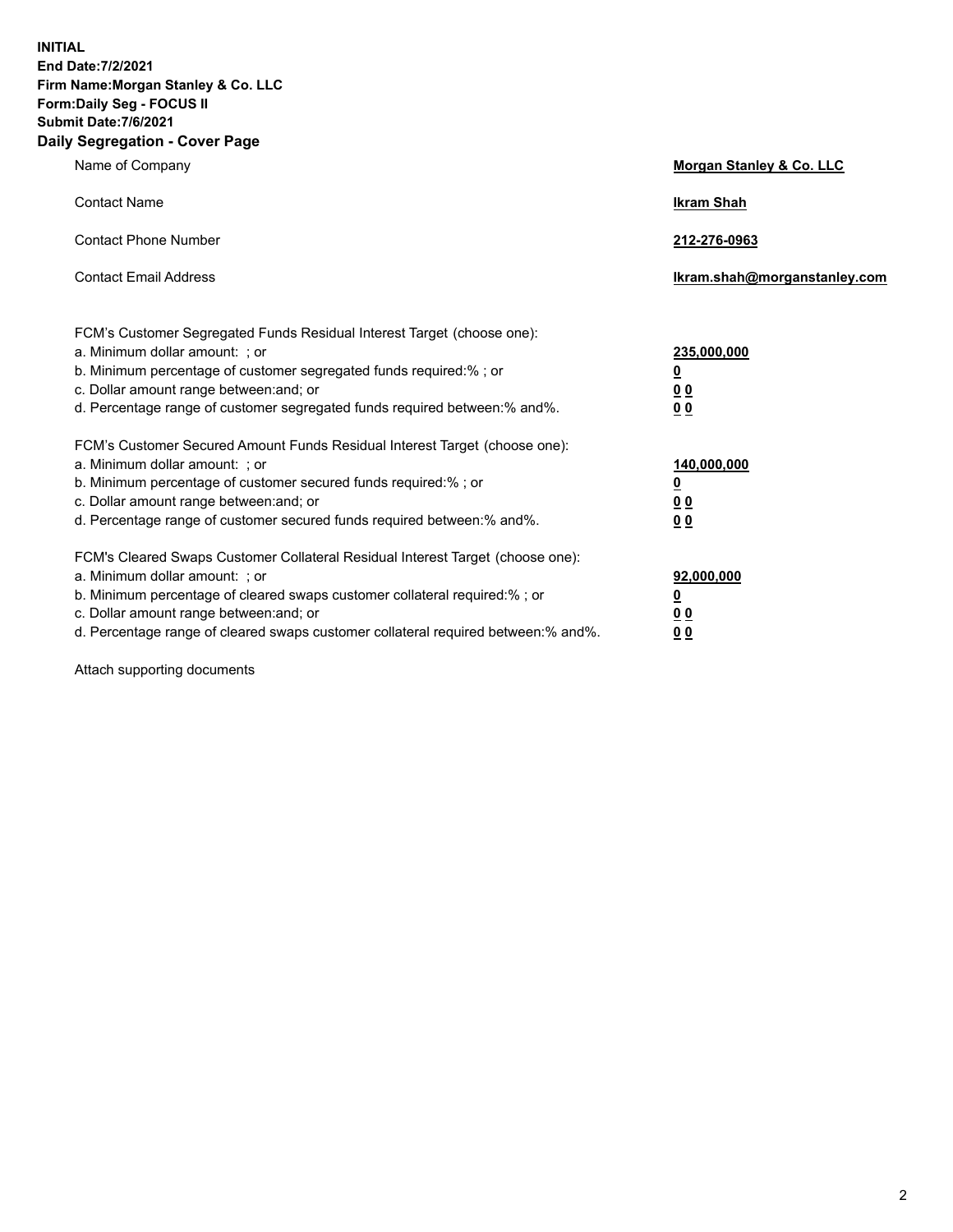|    | <b>INITIAL</b><br>End Date: 7/2/2021<br>Firm Name: Morgan Stanley & Co. LLC<br>Form: Daily Seg - FOCUS II<br><b>Submit Date: 7/6/2021</b><br><b>Daily Segregation - Secured Amounts</b> |                                            |
|----|-----------------------------------------------------------------------------------------------------------------------------------------------------------------------------------------|--------------------------------------------|
|    | Foreign Futures and Foreign Options Secured Amounts                                                                                                                                     |                                            |
|    | Amount required to be set aside pursuant to law, rule or regulation of a foreign                                                                                                        | $Q$ [7305]                                 |
| 1. | government or a rule of a self-regulatory organization authorized thereunder<br>Net ledger balance - Foreign Futures and Foreign Option Trading - All Customers<br>A. Cash              | 4,648,438,526 [7315]                       |
|    | B. Securities (at market)                                                                                                                                                               | 2,220,560,491 [7317]                       |
| 2. | Net unrealized profit (loss) in open futures contracts traded on a foreign board of trade                                                                                               | 922,290,043 [7325]                         |
| 3. | Exchange traded options                                                                                                                                                                 |                                            |
|    | a. Market value of open option contracts purchased on a foreign board of trade<br>b. Market value of open contracts granted (sold) on a foreign board of trade                          | 25,119,576 [7335]<br>-18,292,853 [7337]    |
| 4. | Net equity (deficit) (add lines 1.2. and 3.)                                                                                                                                            | 7,798,115,783 [7345]                       |
| 5. | Account liquidating to a deficit and account with a debit balances - gross amount                                                                                                       | 52,789,954 [7351]                          |
|    | Less: amount offset by customer owned securities                                                                                                                                        | -51,189,854 [7352] 1,600,100               |
| 6. |                                                                                                                                                                                         | [7354]                                     |
|    | Amount required to be set aside as the secured amount - Net Liquidating Equity<br>Method (add lines 4 and 5)                                                                            | 7,799,715,883 [7355]                       |
| 7. | Greater of amount required to be set aside pursuant to foreign jurisdiction (above) or line<br>6.                                                                                       | 7,799,715,883 [7360]                       |
|    | FUNDS DEPOSITED IN SEPARATE REGULATION 30.7 ACCOUNTS                                                                                                                                    |                                            |
| 1. | Cash in banks                                                                                                                                                                           |                                            |
|    | A. Banks located in the United States                                                                                                                                                   | 373,225,741 [7500]                         |
|    | B. Other banks qualified under Regulation 30.7                                                                                                                                          | 510,277,196 [7520] 883,502,937<br>[7530]   |
| 2. | <b>Securities</b>                                                                                                                                                                       |                                            |
|    | A. In safekeeping with banks located in the United States                                                                                                                               | 632,160,927 [7540]                         |
|    | B. In safekeeping with other banks qualified under Regulation 30.7                                                                                                                      | 42,763,642 [7560] 674,924,569<br>[7570]    |
| 3. | Equities with registered futures commission merchants                                                                                                                                   |                                            |
|    | A. Cash                                                                                                                                                                                 | 14,914,341 [7580]                          |
|    | <b>B.</b> Securities                                                                                                                                                                    | $0$ [7590]                                 |
|    | C. Unrealized gain (loss) on open futures contracts<br>D. Value of long option contracts                                                                                                | 430,198 [7600]<br>$0$ [7610]               |
|    | E. Value of short option contracts                                                                                                                                                      | 0 [7615] 15,344,539 [7620]                 |
| 4. | Amounts held by clearing organizations of foreign boards of trade                                                                                                                       |                                            |
|    | A. Cash                                                                                                                                                                                 | $0$ [7640]                                 |
|    | <b>B.</b> Securities                                                                                                                                                                    | $0$ [7650]                                 |
|    | C. Amount due to (from) clearing organization - daily variation                                                                                                                         | $0$ [7660]                                 |
|    | D. Value of long option contracts                                                                                                                                                       | $0$ [7670]                                 |
| 5. | E. Value of short option contracts<br>Amounts held by members of foreign boards of trade                                                                                                | 0 [7675] 0 [7680]                          |
|    | A. Cash                                                                                                                                                                                 | 3,966,396,708 [7700]                       |
|    | <b>B.</b> Securities                                                                                                                                                                    | 1,545,635,922 [7710]                       |
|    | C. Unrealized gain (loss) on open futures contracts                                                                                                                                     | 921,859,845 [7720]                         |
|    | D. Value of long option contracts                                                                                                                                                       | 25,119,576 [7730]                          |
|    | E. Value of short option contracts                                                                                                                                                      | -18,292,853 [7735] 6,440,719,198<br>[7740] |
| 6. | Amounts with other depositories designated by a foreign board of trade                                                                                                                  | $0$ [7760]                                 |
| 7. | Segregated funds on hand                                                                                                                                                                | $0$ [7765]                                 |
| 8. | Total funds in separate section 30.7 accounts                                                                                                                                           | 8,014,491,243 [7770]                       |
| 9. | Excess (deficiency) Set Aside for Secured Amount (subtract line 7 Secured Statement                                                                                                     | 214,775,360 [7380]                         |

- 9. Excess (deficiency) Set Aside for Secured Amount (subtract line 7 Secured Statement Page 1 from Line 8)
- 10. Management Target Amount for Excess funds in separate section 30.7 accounts **140,000,000** [7780]
- 11. Excess (deficiency) funds in separate 30.7 accounts over (under) Management Target **74,775,360** [7785]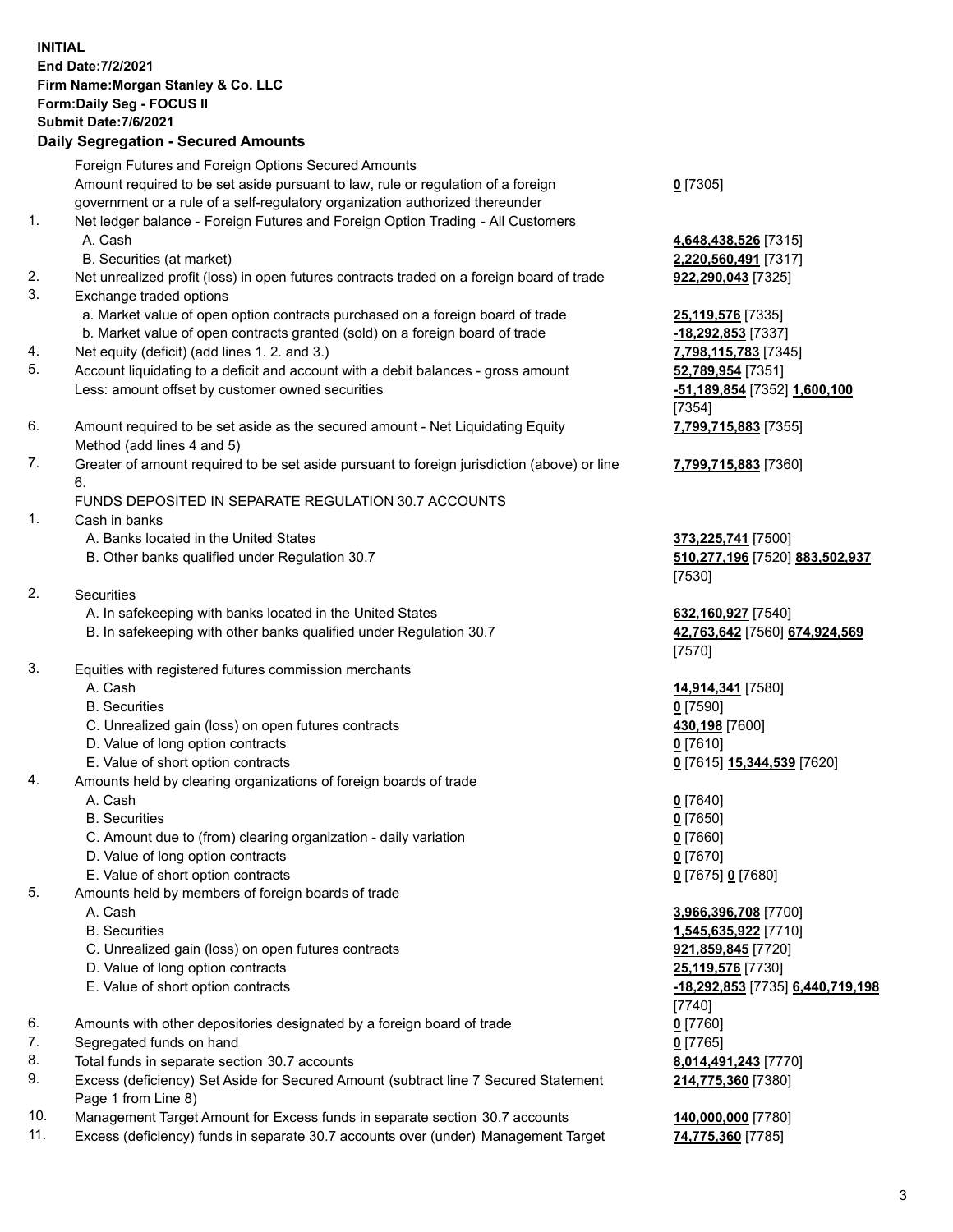**INITIAL End Date:7/2/2021 Firm Name:Morgan Stanley & Co. LLC Form:Daily Seg - FOCUS II Submit Date:7/6/2021 Daily Segregation - Segregation Statement** SEGREGATION REQUIREMENTS(Section 4d(2) of the CEAct) 1. Net ledger balance A. Cash **15,435,889,935** [7010] B. Securities (at market) **8,049,363,948** [7020] 2. Net unrealized profit (loss) in open futures contracts traded on a contract market **3,002,005,009** [7030] 3. Exchange traded options A. Add market value of open option contracts purchased on a contract market **993,153,088** [7032] B. Deduct market value of open option contracts granted (sold) on a contract market **-421,782,790** [7033] 4. Net equity (deficit) (add lines 1, 2 and 3) **27,058,629,190** [7040] 5. Accounts liquidating to a deficit and accounts with debit balances - gross amount **235,252,266** [7045] Less: amount offset by customer securities **-231,606,437** [7047] **3,645,829** [7050] 6. Amount required to be segregated (add lines 4 and 5) **27,062,275,019** [7060] FUNDS IN SEGREGATED ACCOUNTS 7. Deposited in segregated funds bank accounts A. Cash **3,635,647,435** [7070] B. Securities representing investments of customers' funds (at market) **0** [7080] C. Securities held for particular customers or option customers in lieu of cash (at market) **2,344,961,018** [7090] 8. Margins on deposit with derivatives clearing organizations of contract markets A. Cash **14,996,996,438** [7100] B. Securities representing investments of customers' funds (at market) **0** [7110] C. Securities held for particular customers or option customers in lieu of cash (at market) **5,221,251,996** [7120] 9. Net settlement from (to) derivatives clearing organizations of contract markets **183,854,710** [7130] 10. Exchange traded options A. Value of open long option contracts **993,153,088** [7132] B. Value of open short option contracts **-421,782,790** [7133] 11. Net equities with other FCMs A. Net liquidating equity **8,490,849** [7140] B. Securities representing investments of customers' funds (at market) **0** [7160] C. Securities held for particular customers or option customers in lieu of cash (at market) **0** [7170] 12. Segregated funds on hand **483,150,934** [7150] 13. Total amount in segregation (add lines 7 through 12) **27,445,723,678** [7180] 14. Excess (deficiency) funds in segregation (subtract line 6 from line 13) **383,448,659** [7190]

- 15. Management Target Amount for Excess funds in segregation **235,000,000** [7194]
- 16. Excess (deficiency) funds in segregation over (under) Management Target Amount Excess

**148,448,659** [7198]